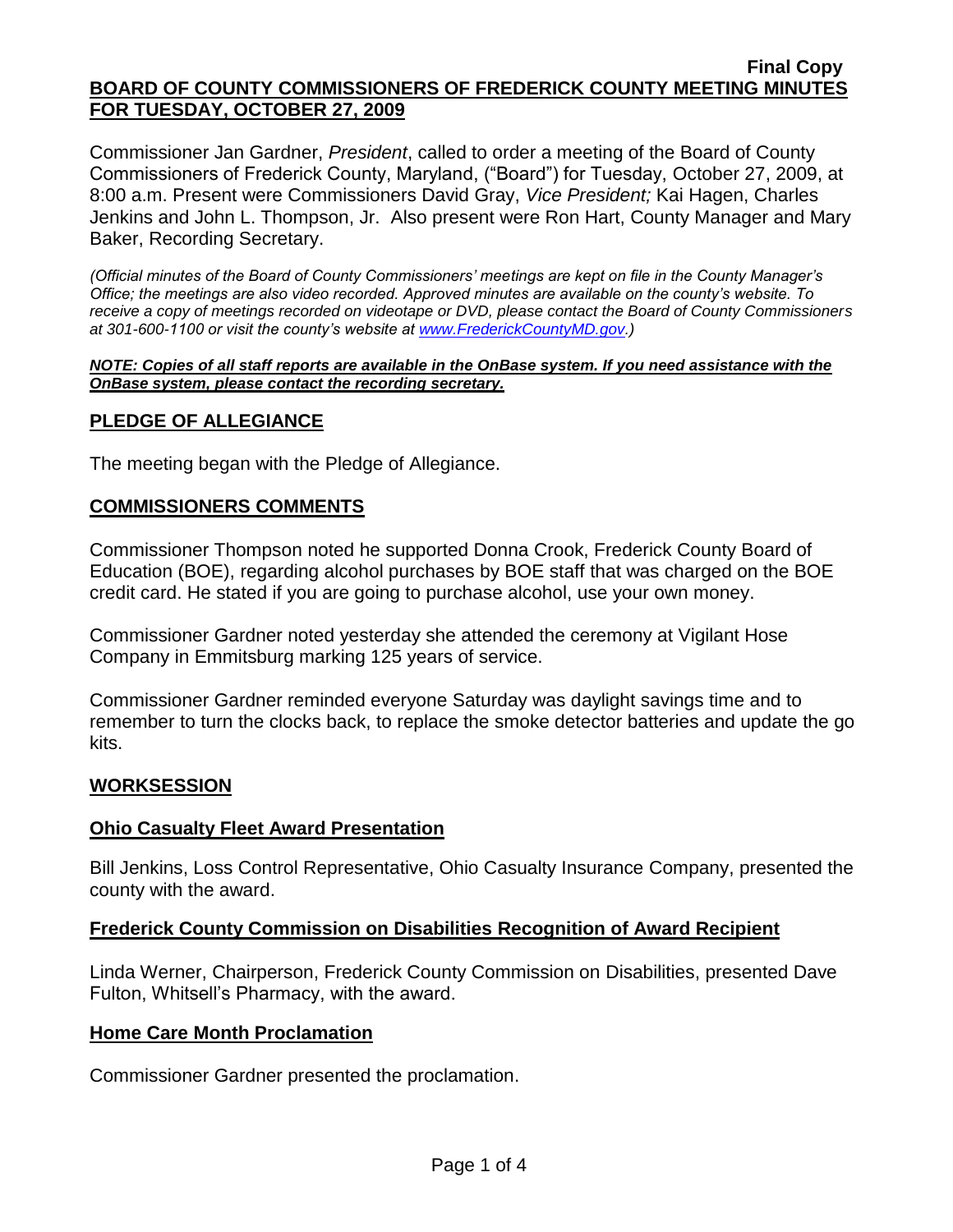#### **ADMINISTRATIVE BUSINESS**

### **Future Operational Plans and Issues for the Citizens Care and Rehabilitation Center - Nicole Bohrer-Banzhoff, Citizens Care and Rehabilitation Center**

Ms. Banzhoff presented information regarding the concept approval of the 2004 Citizens 5 year strategic plan objectives.

Commissioner Hagen moved approval of staff's recommendations as presented for consultant and concept approval and for staff to come back within six months to review their findings with the Board. Commissioner Gray seconded the motion.

Commissioner Thompson offered a substitute motion to solicit letters of interest from private firms (that do not get taxpayer subsidies) to take over the nursing home. Commissioner Jenkins seconded the motion that **failed** 2-3 with Commissioners Gardner, Gray and Hagen opposed.

The main motion passed 3-2 with Commissioners Jenkins and Thompson opposed.

#### **WORKSESSION**

### **Consideration of Subdivision Moratorium Expiration – Kathy Mitchell, Office of the County Attorney; Gary Hessong, Permitting and Development Review Division; and Eric Soter, Planning Division**

Ms. Mitchell, Mr. Hessong and Mr. Soter presented the growth management ordinance that is set to expire on January 8, 2010, and inquired if the Board wanted to renew or not.

There was no public comment.

Commissioner Gray moved to initiate the process to extend the moratorium ordinance for 90 days beyond the January 8, 2010, deadline using the same language as in the original ordinance. Commissioner Hagen seconded the motion that passed 3-2 with Commissioners Jenkins and Thompson opposed.

#### **ADMINISTRATIVE BUSINESS**

### **Finalize Frederick County's Proposed 2010 Legislative Package - John Mathias, Office of the County Attorney and Ragen Cherney, Office of the County Manager**

The following votes were made regarding the proposed FY 2010 legislative package:

■ Mandatory Beverage Container Deposit/Return System passed 4-1 with Commissioner Jenkins opposed.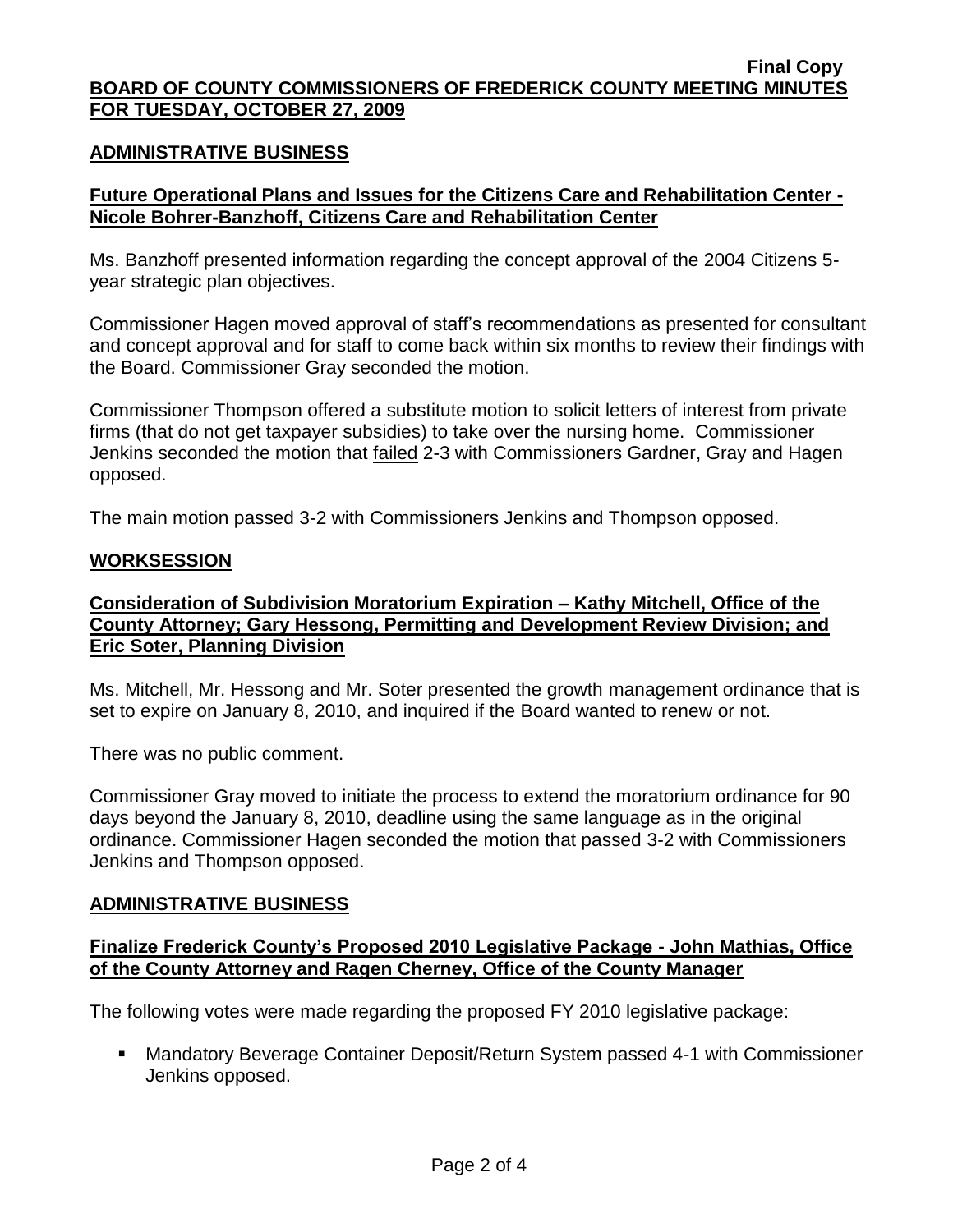- Beverage Container Excise Tax failed 2-3 with Commissioners Gardner, Hagen and Jenkins opposed.
- Constitutional Amendment to Prohibit "Economic Development" Takings passed 3-2 with Commissioners Gardner and Jenkins opposed.
- Require Open Session Negotiations for Certain Public Employees failed 1-4 with Commissioners Gardner, Gray, Hagen and Jenkins opposed.
- Repeal on Use of Roadways for Charitable Solicitations failed 1-4 with Commissioners Gardner, Gray, Hagen and Thompson opposed.
- Count of Students Whose Lawful Presence within the United States Cannot Be Reasonably Documented failed 2-3 with Commissioners Gardner, Gray and Hagen opposed.
- Revision to Inmate Fees for the Frederick County Adult Detention Center passed 5-0.
- Pay-As-You-Throw for Trash Disposal passed 4-1 with Commissioner Jenkins opposed.
- Authorization to Implement Mandatory Recycling in Frederick County passed 4-1 with Commissioner Jenkins opposed.
- Reduce State Property Tax for Agriculture Land passed 5-0.
- **Increase in Liquor License Application Fees passed 5-0.**
- **Increase in Liquor License Application Processing Fee passed 5-0.**
- State School Construction Funding for Frederick County Should Exceed the State Government Economic Assistance for Foreign Business Entities passed 5-0.
- Distribution of Plastic Bags Should be Banned in Frederick County passed 4-1 with Commissioner Jenkins opposed.

(Commissioner Hagen left the meeting.)

- Constitutional Convention Regarding Those in the United States Unlawfully passed 3-1 with Commissioner Gray opposed and Commissioner Hagen absent.
- Maryland Civil Rights Amendment to the Declaration of Rights passed 3-1 with Commissioner Gardner opposed and Commissioner Hagen absent.
- Mid-Atlantic Compact on Economic Development tied 2-2 with Commissioners Gardner and Jenkins opposed and Commissioner Hagen absent.
- Amendment to the Older Americans Act passed 4-0 with Commissioner Hagen absent.
- Pharmacies to Accept Unused Medications for Proper Disposal passed 3-1 with Commissioner Jenkins opposed and Commissioner Hagen absent.

# **PUBLIC COMMENTS**

None.

# **QUESTIONS – PRESS**

Meg Tully - The Frederick News-Post